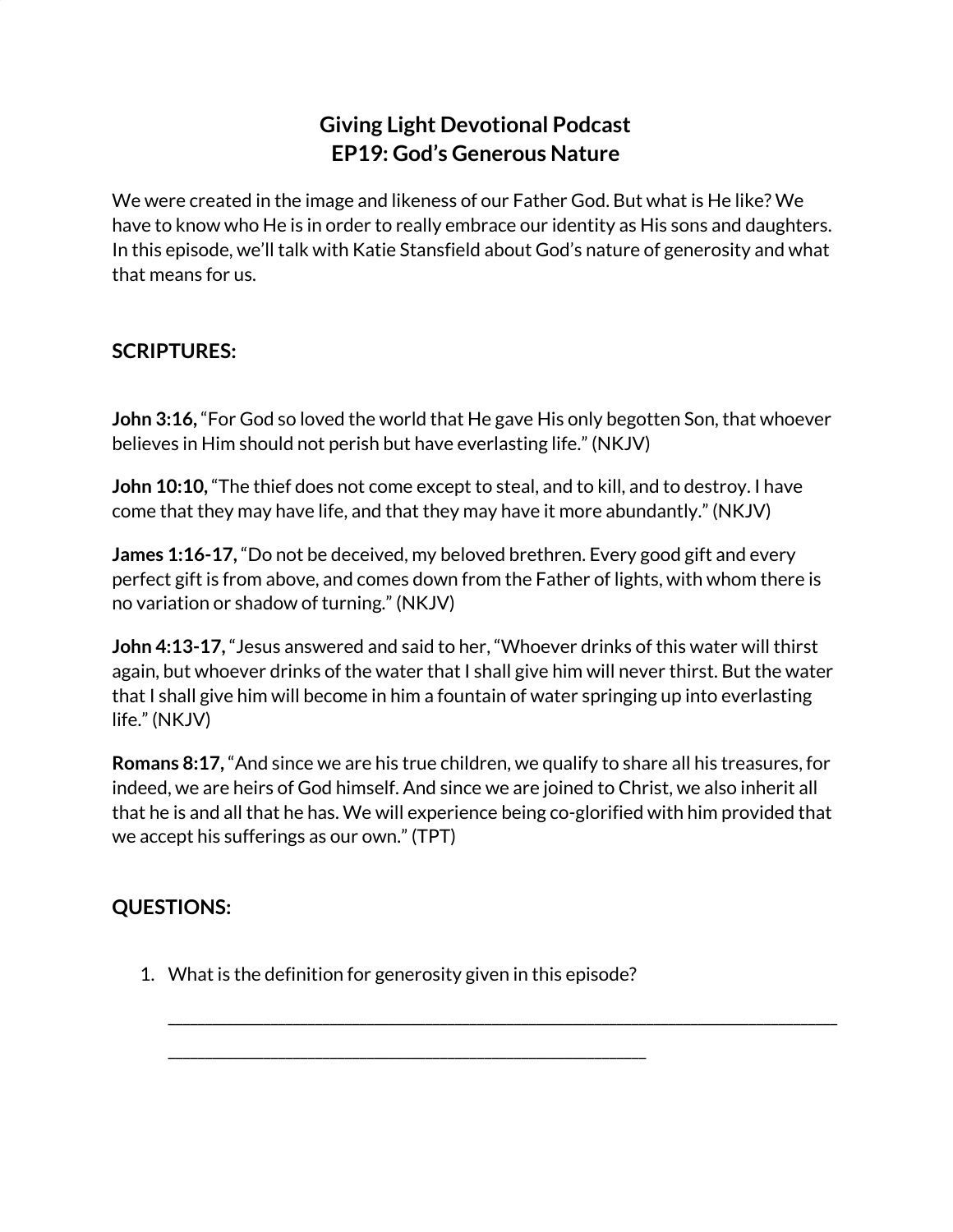2. The big lie that the enemy introduced into the minds of Adam and Even was that God was not enough and that He was withholding from them. Write down some areas in your life where this lie has tried to creep in and influence you and how it has affected you.

3. Is God generous? If so, why is it important to believe that generosity is a part of God's nature.

4. Jesus tells us that you will know someone by the fruit that they produce in their lives. According to John 10:10, what are the fruits of the thief, our enemy? Why is it critical to make the distinction between the fruits of the enemy and our God?

5. Why is a mentality of lack inconsistent with God's nature?